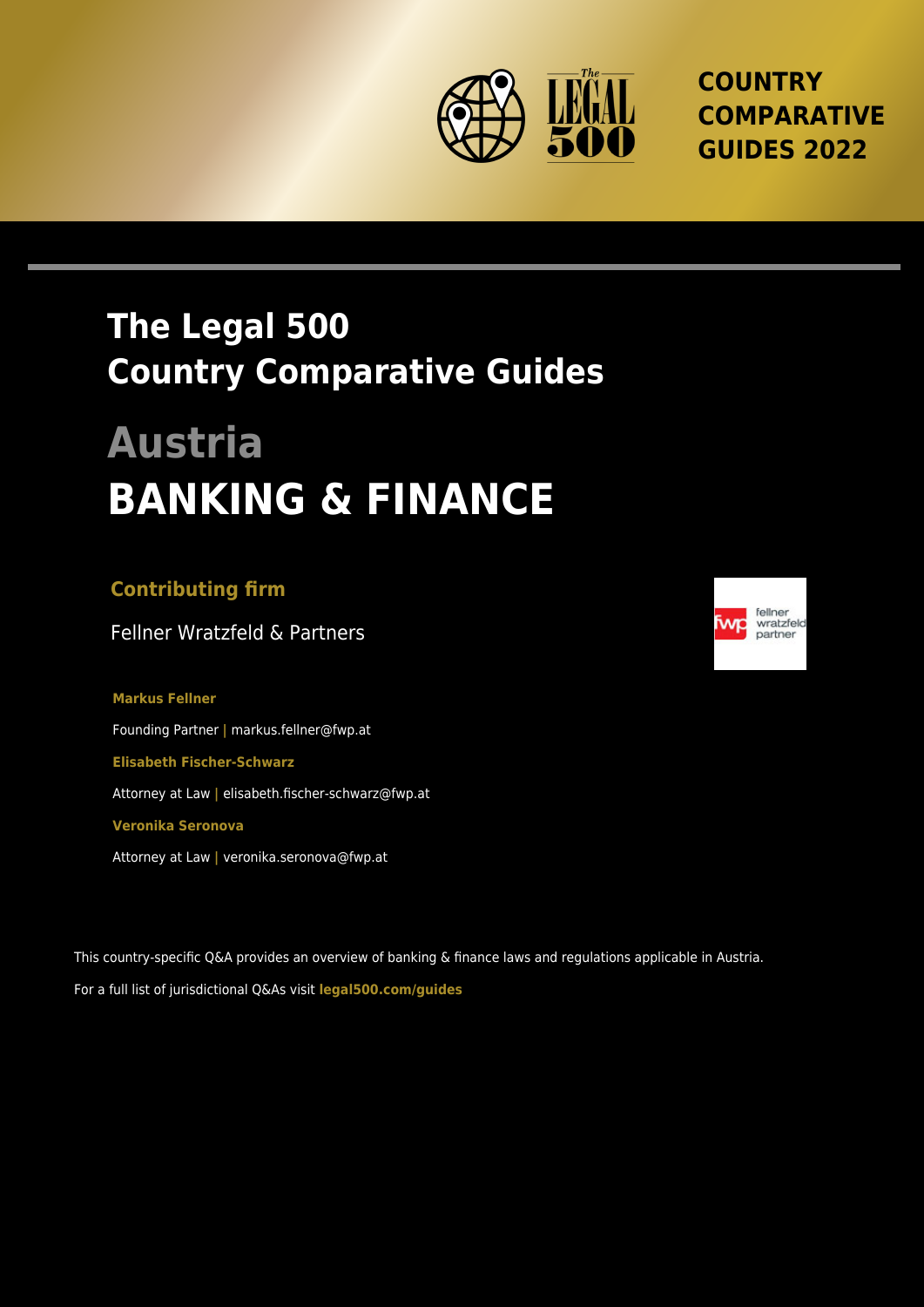## **AUSTRIA BANKING & FINANCE**



#### **1. What are the national authorities for banking regulation, supervision and resolution in your jurisdiction?**

The Austrian Financial Market Authority ("FMA") is established as an integrated supervisory institution, supervising all financial service providers in Austria. The FMA shares responsibilities with the Österreichische Nationalbank ("OeNB") in connection with banking supervision. While the OeNB is in charge of fact-finding, including on-site and off-site analysis of banks, the FMA is responsible for the decision-making process and therefore is empowered to act as the competent authority in the area of banking supervision as well as in the area of banking recovery and resolution. The European Central Bank ("ECB") is responsible for banking supervision in the Euro area under the Single Supervisory Mechanism ("SSM") and supervises significant entities in Austria, together with the FMA as the National Competent Authority ("NCA") and the OeNB. Therefore, the FMA works in close cooperation with the ECB and the OeNB. However, the exclusive responsibility for granting and extending concessions of CRR credit institutions (i.e. those credit institutions that receive deposits or other repayable funds from the general public and grant loans on their own account pursuant to Article 4 para 1 no 1 Capital Requirements Regulation 2013/575/EU ("CRR") lies with the ECB. For Austrian non-CRR credit institutions as well as for branches of foreign credit institutions, the exclusive responsibility remains with the FMA.

#### **2. Which type of activities trigger the requirement of a banking licence?**

The ECB licenses CRR-credit institutions in SSM-Member States. The scope of the license granted by the ECB also covers banking transactions under national law. Pursuant to the Austrian Banking Act ("BWG") an entity requires a license as a credit institution, which is issued by the competent supervisory authority, for activities listed in sec 1 para 1 BWG, in particular when carrying out one or more of the following activities for a

commercial purpose: (i) deposit business ("Einlagengeschäft"), (ii) current account business ("Girogeschäft"), (iii) lending business ("Kreditgeschäft"), (iv) discount business ("Diskontgeschäft"), (v) custody business ("Depotgeschäft"), (vi) issuing and administration of payment instruments ("Ausgabe und Verwaltung von Zahlungsmittel"), (vii) trading for one's own account or on behalf of others on specific markets or with certain instruments set out in sec 1 para 1 no 7 lit a–f BWG including trading with futures and equity swaps or financial instruments pursuant to the Securities Supervision Act ("WAG"), (viii) guarantee business ("Garantiegeschäft"), (ix) securities issuing business ("Wertpapieremissionsgeschäft"), (x) building savings and loan business ("Bauspargeschäft"), (xi) investment fund business ("Investmentgeschäft"), (xii) real estate investment fund business ("Immobilienfondsgeschäft"), (xiii) capital financing business ("Kapitalfinanzierungsgeschäft"), (xiv) factoring business ("Factoringgeschäft"), (xv) money brokerage transactions in the interbank market or brokerage of transactions in connection with specific banking transactions ("Geldmaklergeschäft"), (xvi) severance and retirement fund business ("Betriebliches Vorsorgekassengeschäft"), and (xvii) exchange bureau business ("Wechselstubengeschäft").

#### **3. Does your regulatory regime know different licenses for different banking services?**

The license for conducting banking activities as a credit institution may be granted under conditions and obligations connected to it and may be restricted to individual banking activities mentioned above. In the company database of the FMA the scope of the license(s) granted to each entity is publicly available.

#### **4. Does a banking license automatically permit certain other activities, e.g., broker**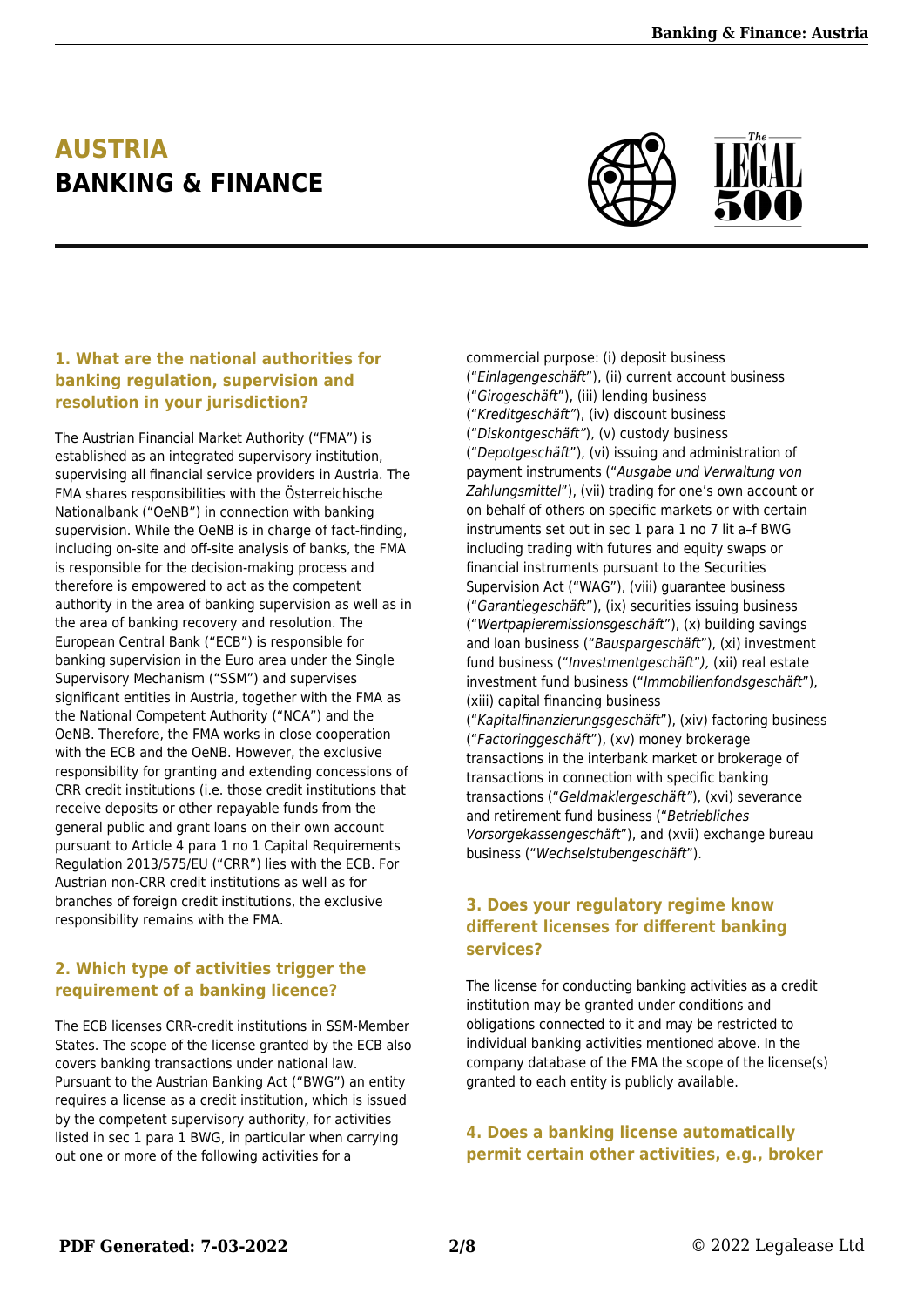#### **dealer activities, payment services, issuance of e-money?**

A credit institution is – pursuant to sec 1 para 3 BWG – in particular entitled to carry out an exchange bureau business, leasing operations, safety deposit box management services, financial transfer business or operation of payment systems. Further, a credit institution may conduct ancillary activities pursuant to its license that are directly connected with banking activities in accordance with the scope of the banking license granted, such as the brokerage of building savings contracts, of investment fund shares and of own funds shares or the distribution of credit cards. A credit institution is also allowed to provide investment advice, portfolio management services, the acceptance and transmission of orders and data provision services pursuant to the WAG.

A credit institute holding a banking license for deposit business ("Einlagengeschäft") and lending business ("Kreditgeschäft") or for current account business ("Girogeschäft") is entitled to provide payment services pursuant to the Payment Services Act ("ZaDiG"). A credit institute holding a banking license for the issuing and administration of payment instruments ("Ausgabe und Verwaltung von Zahlungsmittel") is allowed to carry out acquiring business pursuant to the ZaDiG.

A credit institute holding a banking license for deposit business ("Einlagengeschäft") and lending business ("Kreditgeschäft") or for current account business ("Girogeschäft") or for the issuing and administration of payment instruments ("Ausgabe und Verwaltung von Zahlungsmittel") is entitled to issue electronic money pursuant to the Electronic Money Act ("E-GeldG").

#### **5. Is there a "sandbox" or "license light" for specific activities?**

There is no predetermined license light scheme or a sandbox allowing for banking transactions set forth in the BWG. However, in September 2020 the FMA established an accompanying licensing procedure in the sense of a regulatory sandbox. In this sandbox, FinTechs seeking a license, but also existing licensed entities wanting to test financial innovations, are to be prepared for supervision in an intensive dialogue with the FMA so that they can test their business models.

#### **6. Are there specific restrictions with respect to the issuance or custody of crypto currencies, such as a regulatory or**

#### **voluntary moratorium?**

There are no specific restrictions under Austrian law with respect to the issuance or custody of crypto currencies. However, depending on the business model of the entity, such activity may require *inter alia* a banking license or another license falling within the competence of the FMA. For example, according to the FMA, the issuance of payment tokens may require a licence for the issuance and administration of payment instruments ("Ausgabe und Verwaltung von Zahlungsmittel") pursuant to the BWG, a licence pursuant to ZaDiG or a licence pursuant to the E-GeldG. The custody of security tokens requires on the other hand a licence for custody business ("Depotgeschäft") pursuant to the BWG if such tokens are qualified as transferable securities.

Therefore, the FMA offers a contact form for enquiries ("Kontaktformular FinTech-Modelle") as to whether the specific business model requires a license to be granted by the FMA. The enquiry needs to explain the specific business model in detail.

However, providers in relation to virtual currencies as defined in sec 2 no 22 of the Austrian Financial Markets Anti-Money Laundering Act ("FM-GwG"), such as custodian wallet providers or providers of financial services for the issuance and selling of virtual currencies, must apply for a registration with the FMA (as provided for in the  $5<sup>th</sup>$  Anti Money Laundering Directive 2018/843/EU).

#### **7. Do crypto assets qualify as deposits and, if so, are they covered by deposit insurance and/or segregation of funds?**

Since crypto assets are not issued by any central bank or authority, they do not qualify as deposits. Hence, they are not covered by deposit insurance and/or segregation of funds.

Due to the lack of legal regulation in this field, investors in general do not enjoy any corresponding protection of their investment in crypto assets.

#### **8. What is the general application process for bank licenses and what is the average timing?**

In general, the ECB is competent for granting and extending licenses to CRR-credit institutions. For Austrian non-CRR credit institutions, as well as, for branches of foreign credit institutions in Austria, competence remains with the FMA.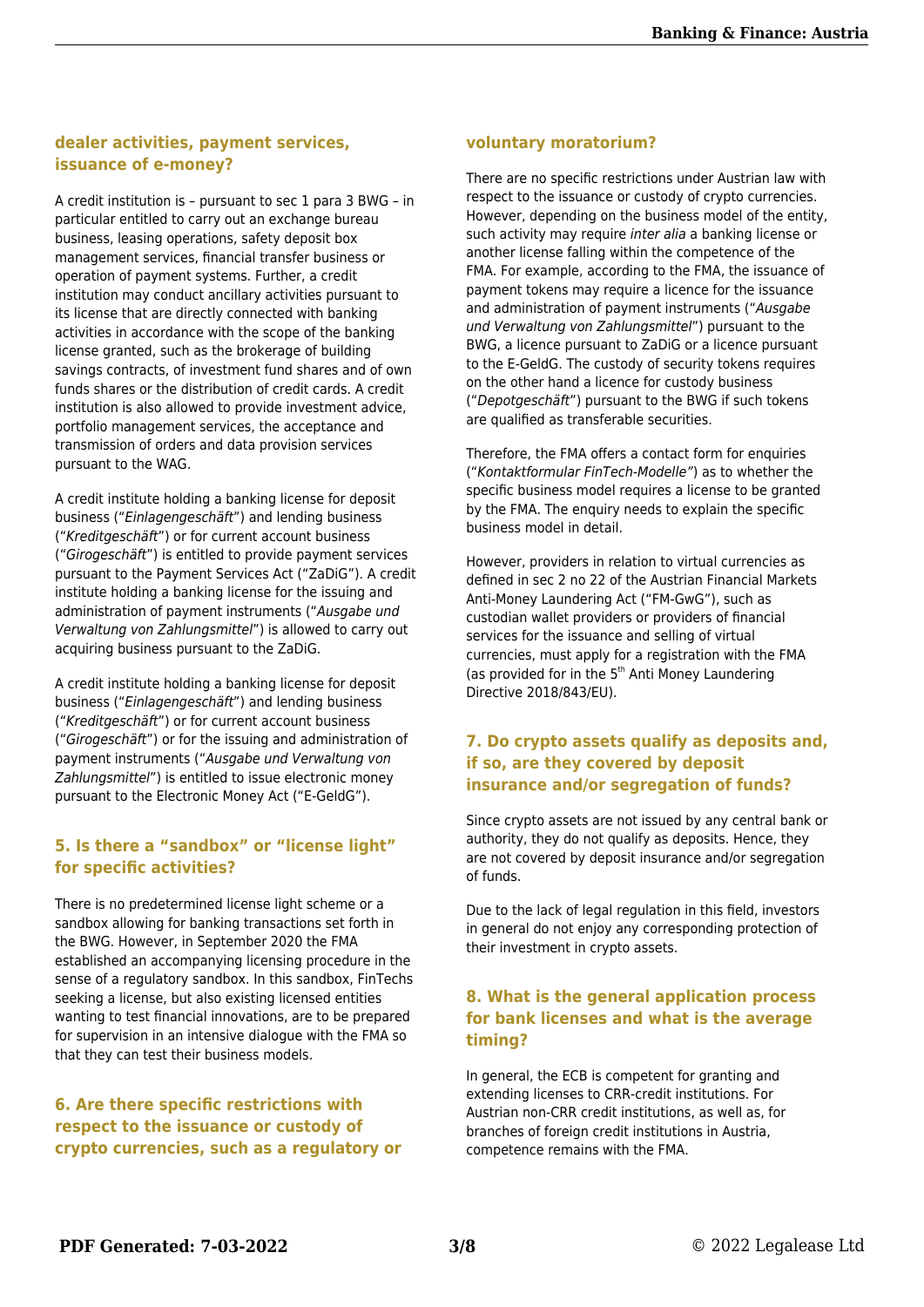All applications are to be submitted to the FMA, regardless of whether the decision has to be taken by the FMA or the ECB. The FMA assesses the application based on the conditions set out in the BWG. In case the applicant fulfils the conditions in accordance with the CRR, the FMA forwards the application with a draft decision and the relevant documentation to the ECB for the decision-making process. The applicant must enclose particular information on the business plan from which the type of the planned transactions, the organizational structure of the credit institution, the planned strategies and processes for the monitoring, controlling and limitation of risks arising from banking transactions and banking operations, as well as, the identity and the amount contributed by owners, who possess a qualifying holding in the credit institution and information required for the purpose of assessing the reliability of these owners, is apparent. The average timing essentially depends on whether the application is for a "full" license and therefore for major banking activities and the concept presented to the FMA. However, the process should be completed within a period of twelve months.

#### **9. Is mere cross-border activity permissible? If yes, what are the requirements?**

The rules for banking activities on a cross-border basis are set down in the EU Directive 2013/36/EU ("Capital Requirement Directive" – "CRD IV") amended by the EU Directive 2019/878/EU ("Capital Requirements Directive" – "CRD V") and sec 9 to 19 BWG. Therefore, credit institutions being granted a license in a European Economic Area ("EEA") Member State are authorized within the scope of the authorization/license of their home state to also provide banking operations in Austria (single license principle) by way of a branch ("freedom of establishment") or under the freedom to provide services.

Credit institutions incorporated (and licensed) within the EEA must notify the home NCA of their intention to conduct activities in Austria. This authority must in turn inform the FMA as host NCA of the institution's intention.

#### **10. What legal entities can operate as banks? What legal forms are generally used to operate as banks?**

A banking license may be granted to (i) a limited-liability corporation ("Gesellschaft mit beschränkter Haftung"), (ii) a stock corporation ("Aktiengesellschaft"), (iii) a European public company ("Societas Europaea"), (iv) a cooperative society ("Genossenschaft"), (v) a European

cooperative society ("Europäische Genossenschaft") or a savings bank ("Sparkasse"). The initial capital has to be in each case at least EUR 5 million and has to be available to the directors without restriction or encumbrance in Austria. However, most Austrian banks choose the legal form of a stock corporation for operating their business.

#### **11. What are the organizational requirements for banks, including with respect to corporate governance?**

The FMA has published a detailed set of guidelines and circular letters ("FMA Rundschreiben") on the application and the scope of the organizational regulations, which depend on the type of business activities envisaged by the entity. An institution has to implement and continuously monitor a comprehensive set of organizational requirements such as organizational structure, clear decision-making processes, documentation and reporting obligations, as well as, responsibilities. Furthermore, the management shall define and oversee the internal principles of proper business management ("fit & proper"), guaranteeing the requisite level of care when managing the institution, and in particular, focus on the segregation of duties in the organization and the prevention of conflicts of interest and therefore, establish mechanisms to safeguard security and confidentiality of information in particular pursuant to sec 38 BWG.

#### **12. Do any restrictions on remuneration policies apply?**

Requirements for remuneration policies and practice of credit institutions licensed in Austria are set out in sec 39 para 2, sec 39b and in the Annex to sec 39b BWG. These provisions implement the EU Directive governing remuneration policies and practices (CRD IV as amended by CRD V) into Austrian law. The Annex to sec 39b BWG and the revised Guidelines on sound remuneration policies published by the European Banking Authority ("EBA") taking into account the amendments introduced by the CRD V (EBA/GL/2021/04; applicable from 31 December 2021) contain the main rules for restrictions on remuneration. Due to the revision of the Guidelines on sound remuneration policies the FMA is currently updating its circular letter concerning remuneration policies ("FMA-Rundschreiben zu §§ 39 Abs. 2, 39b und 39c BWG; Grundsätze der Vergütungspolitik und –praktiken"), which is addressed to credit institutions und serves as a guidance on the application of the respective legal provisions.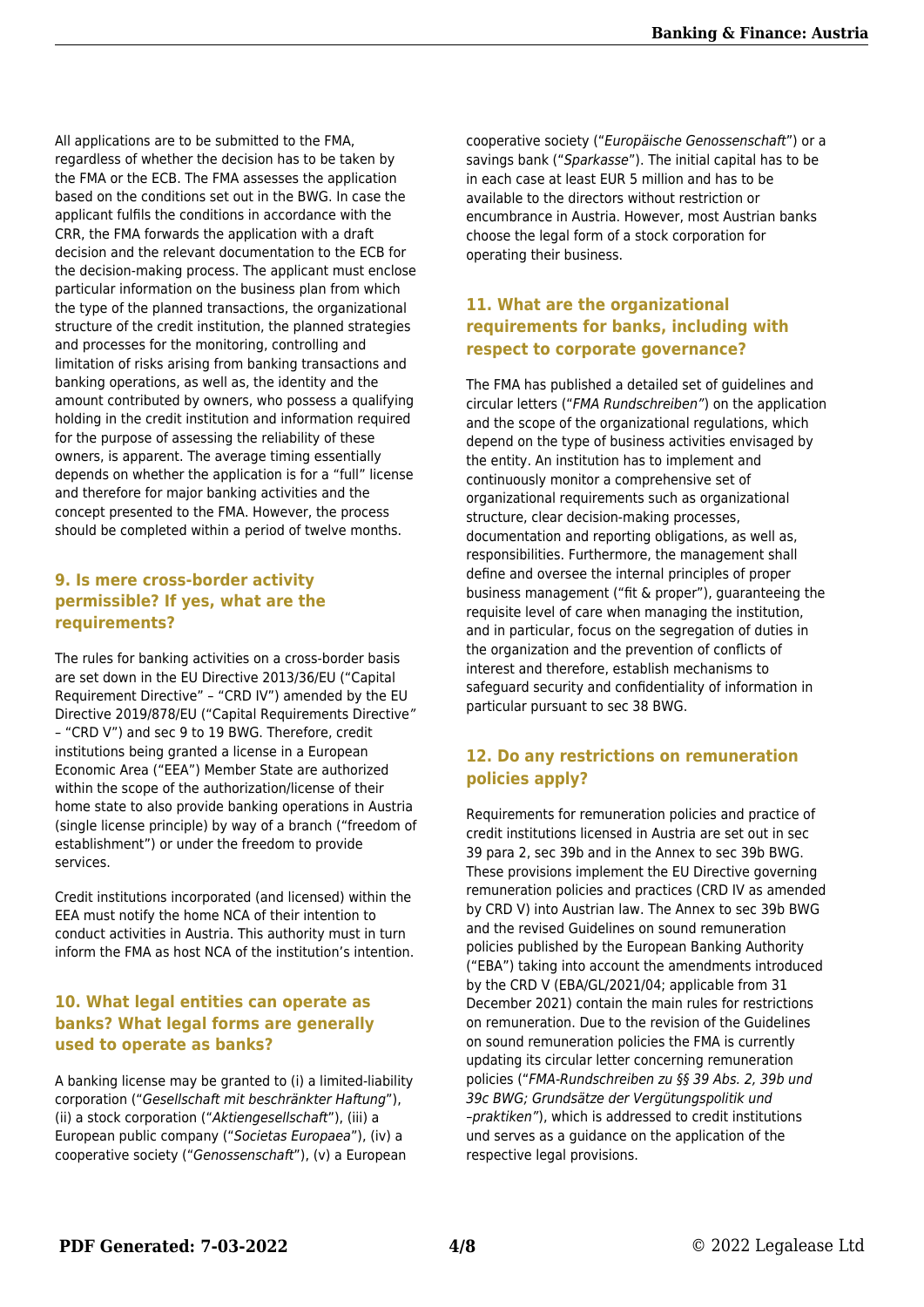The remuneration provisions of the BWG shall ensure that credit institutions adopt remuneration policies and practices that encourage their employees to act in a sustainable and long-term manner and align their personal objectives with the long-term interests of the credit institution.

Pursuant to sec 39 para 2 BWG, credit institutions and groups of credit institutions need to have administrative, accounting and control procedures for the identification, assessment, management and monitoring of banking business and banking operational risks, as well as their remuneration policies and practices, that are appropriate to the nature, scale and complexity of the banking business conducted.

#### **13. Has your jurisdiction implemented the Basel III framework with respect to regulatory capital? Are there any major deviations, e.g., with respect to certain categories of banks?**

The EU implemented the Basel III framework with respect to regulatory capital via CRR and CRD IV. The CRR is directly applicable in Austria, and CRD IV was implemented in Austria through an amendment to the BWG in 2013. With the EU banking package, further key elements of the Basel III framework were introduced at the European level by amendments to, inter alia, the CRR by Regulation 2019/876/EU ("CRR II") and CRD IV by CRD V. The EU banking package entered into force on 27 June 2019.

CRD V was implemented into national law in May 2021, and CRR II applies beginning on 28 June 2021. For example, additional capital buffers with regard to Global Systemically Important Institutions (G-SII) and Other Systemically Important Institutions (O-SII) may be prescribed.

#### **14. Are there any requirements with respect to the leverage ratio?**

Since 2015 all institutions are required to disclose their leverage ratio and its components. In order to avoid excessive indebtedness of the institutions on the one hand (as a consequence of the financial crisis 2007), and in order to compensate for potential deficiencies in the internal risk models on the other, banks are required to report the leverage ratio to the supervisory authorities as part of their reporting obligations. Supervisors will track the new ratio in order to analyse its impact more closely and to complete possible adjustments. CRR II has implemented a binding leverage ratio requirement of 3% of Tier 1 capital, which came into effect on 28 June 2021.

#### **15. What liquidity requirements apply? Has your jurisdiction implemented the Basel III liquidity requirements, including regarding LCR and NSFR?**

The CRR as amended by CRR II requires entities to hold enough liquid assets to deal with any possible imbalance between liquidity inflows and outflows under gravely stressed conditions during a period of 30 days (Liquidity Coverage Ratio, "LCR") and to ensure their ongoing ability to meet short term obligations. The LCR as a short-term liquidity business ratio was fully introduced in 2018; amendments made by the CRR II are applicable beginning on 28 June 2021. CRR II imposes a binding leverage ratio requiring institutions to maintain Tier 1 capital of at least 3% of their non-risk-weighted assets. An additional leverage ratio buffer applies to G-SIIs. Credit institutions also have to ensure that their long term obligations will adequately be met with a diversity of stable funding instruments under both normal and stressed conditions (Net-Stable-Funding Ratio — "NSFR" as a long-term liquidity business ratio).

Furthermore, entities are required by the BWG to ensure that they are able to meet their payment obligations at any time e.g., by establishing company-specific financial and liquidity planning based on banking experience pursuant to sec 39 para 3 BWG.

#### **16. Do banks have to publish their financial statements? Is there interim reporting and, if so, in which intervals?**

Pursuant to the BWG banks are required to publish their annual financial statements, as well as, their consolidated financial statements. The BWG contains some specific rules on the illustration of financial statements of credit institutions. Banks have to report on a regular basis (depending on the reporting obligation quarterly or semi-quarterly) to the FMA as supervisory authority. These reports are not necessarily publicly available unless it is required by other provisions. In addition, banks must meet several disclosure requirements under the CRR (as amended by CRR II), for example a description of the main characteristics of the equity instruments issued and the required disclosure of remuneration policies and practices.

**17. Does consolidated supervision of a bank exist in your jurisdiction? If so, what**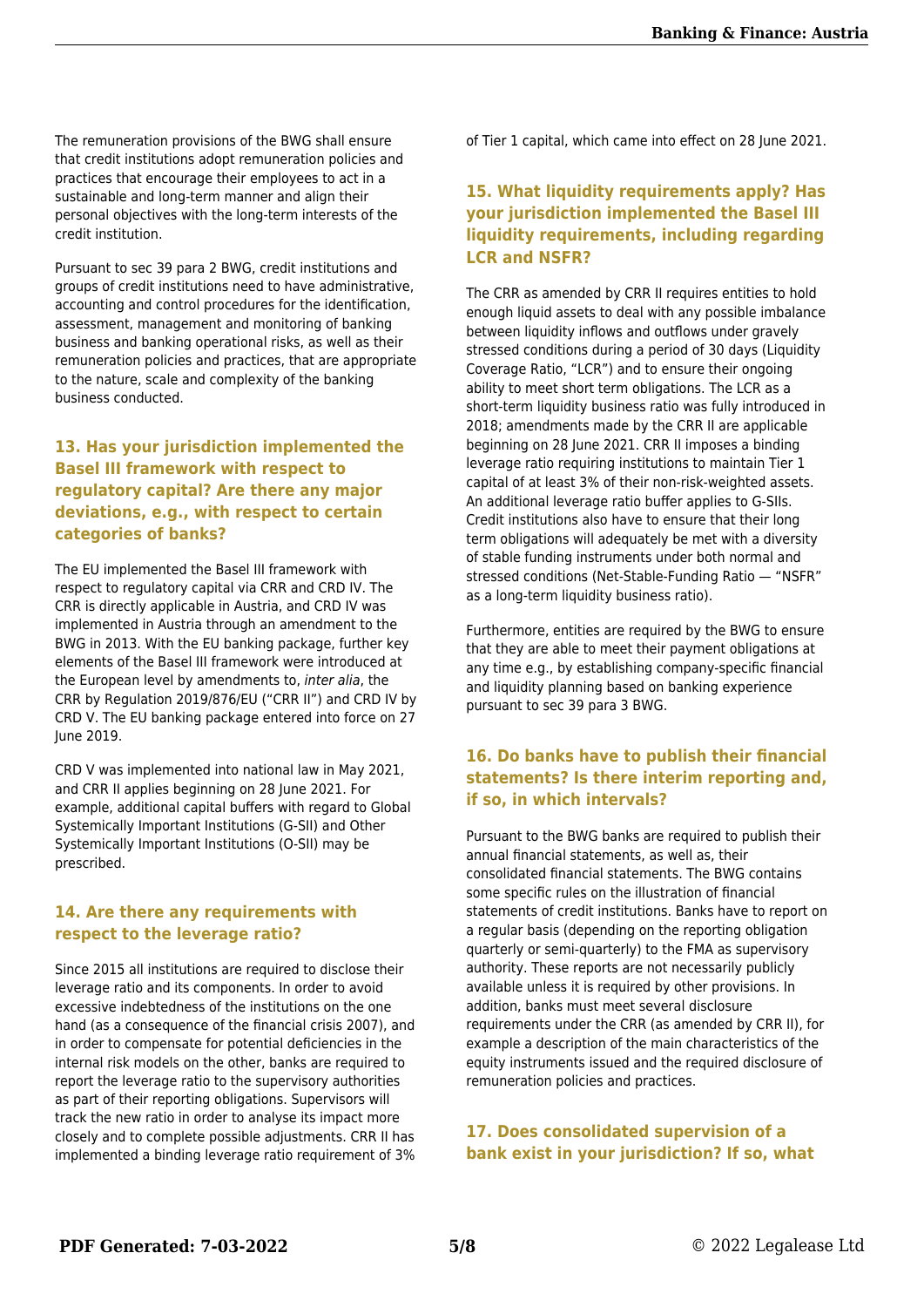#### **are the consequences?**

Under the CRR (as amended by CRR II), consolidated supervision of EU parent and subsidiary institutions may be possible under certain conditions. Therefore, parent institutions in an EU member state have to comply with the consolidation obligations laid down in the CRR (as amended by CRR II). The parent undertakings and their subsidiaries must implement proper organizational structures and appropriate internal control mechanisms to ensure that the data required for consolidation is duly processed and forwarded. Sec 77b BWG requires that the competent supervisory authority in regard to the supervision of the EU, parent credit institution assumes a central role (the cross-border coordination of supervisory activities). In doing so, the FMA must ensure appropriate coordination and cooperation with the respective competent authorities of third countries if necessary.

#### **18. What reporting and/or approval requirements apply to the acquisition of shareholdings in, or control of, banks?**

Pursuant to sec 20 BWG any party who has taken a decision to acquire or dispose of (directly or indirectly) a participation of 10%, or to increase or decrease qualified shareholding by reaching a 20%, 30% or 50% threshold of voting rights or capital in an Austrian credit institution (or in such a way that the credit institution becomes a subsidiary undertaking of that party), must inform the FMA in advance in writing. Further, the credit institutions shall immediately notify the FMA in writing of any acquisition or relinquishment of qualified shareholdings as well as of any reaching, exceeding or falling below the shareholding thresholds as soon as they become aware thereof. In addition, credit institutions must notify the FMA in writing at least once a year of the names and addresses of shareholders holding qualified interests. The FMA shall have a maximum of 60 working days from the receipt of the notification and all the documents required pursuant to sec 20b para 3 BWG to prohibit the proposed acquisition in writing following an assessment according to the assessment criteria set forth in sec 20b BWG, provided there are reasonable grounds therefore, or the information submitted by the proposed acquirer is incomplete. Thus, the FMA shall examine the suitability of the interested buyer and the financial stability of the intended acquisition.

#### **19. Does your regulatory regime impose conditions for eligible owners of banks (e.g., with respect to major participations)?**

For assessing the notification pursuant to sec 20 para 1

BWG, in order to ensure the sound and prudent management of the credit institution to be acquired and in relation to the likely influence of the proposed acquirer on the credit institution to be acquired, the suitability of the proposed acquirer and the financial stability of the proposed acquisition shall also take into account the reliability of the proposed acquirer, the good reputation, professional qualifications and experience of any person who will direct the business of the credit institution.

#### **20. Are there specific restrictions on foreign shareholdings in banks?**

The notification requirements pursuant to sec 20 para 1 BWG apply to any investor in credit institutions licensed in Austria. Therefore, there are no specific restrictions on foreign shareholdings in banks.

#### **21. Is there a special regime for domestic and/or globally systemically important banks?**

The BWG provides for a special capital buffer regime for G-SIIs (sec 23c BWG) and O-SIIs (sec 23d BWG) implementing the respective EU legal requirements, in particular the requirements of CRD V. The classification as G-SII or O-SII is determined by a decision of the FMA.

G-SIIs must hold a capital buffer consisting of Common Equity Tier 1 capital ("CET 1") not otherwise used at a consolidated level corresponding to the subcategory in which they have been classified. The FMA must assign a G-SII to a subcategory and prescribe the required capital buffer by a regulation (with the approval of the Austrian Federal Minister of Finance), taking into account relevant requirements of the EBA and the European Systemic Risk Board ("ESRB").

The FMA may require I-SIIs to hold a capital buffer consisting of CET 1 not used for other purposes of between 0% and 3% (or more, provided that the conditions of Art 131 para 5a subpara 3 CRD IV as amended by CRD V are met) of the total risk amount, on an individual, consolidated or partially consolidated basis. The FMA must prescribe O-SIIs domiciled in Austria the required capital buffer by a regulation (with the approval of the Austrian Federal Minister of Finance), taking into account relevant requirements of EBA and the ESRB.

The FMA must submit a list (including names and, if applicable, subcategories) of G-SIIs and O-SIIs domiciled in Austria to the ESRB. The FMA must update this list annually.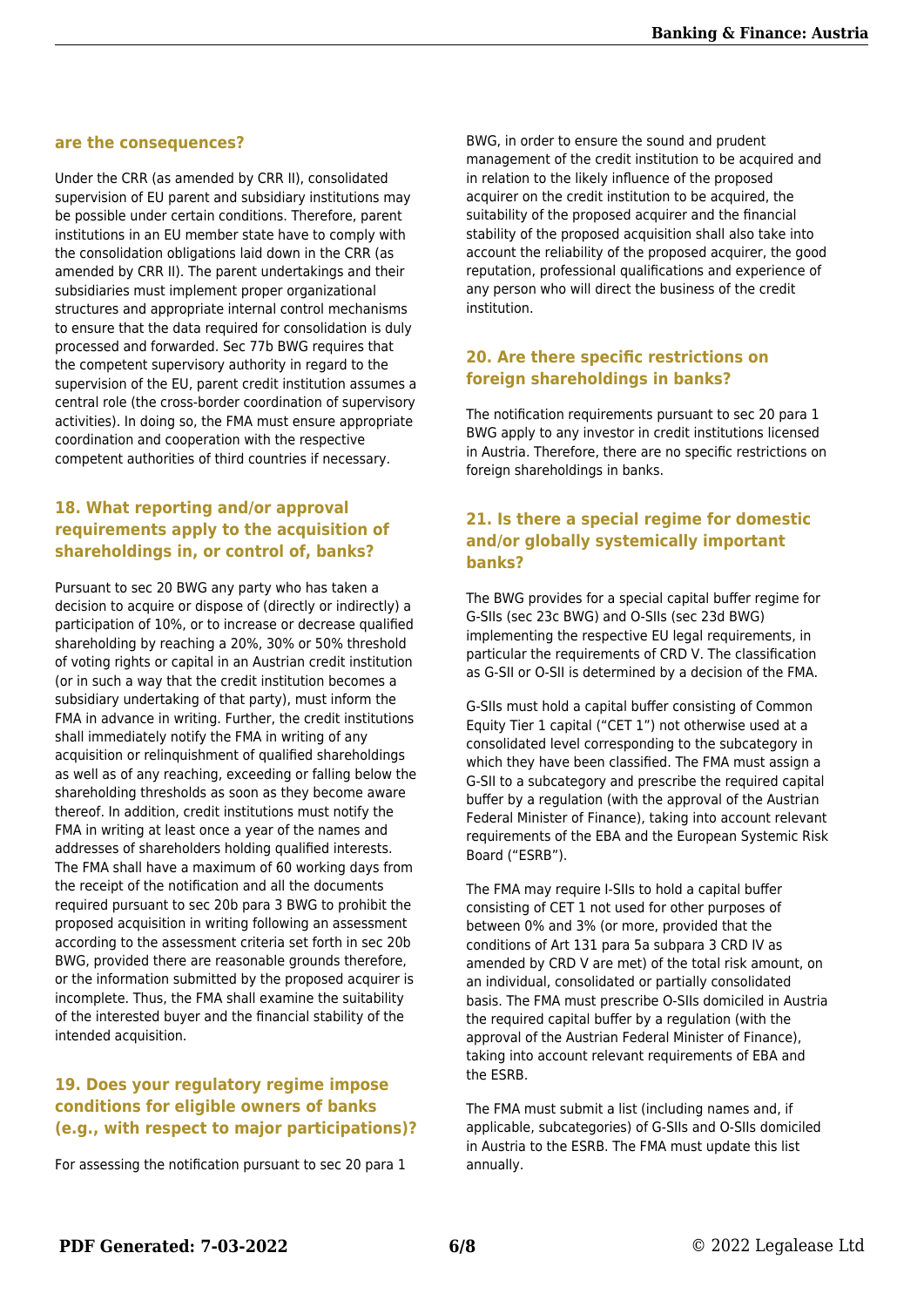#### **22. What are the sanctions the regulator(s) can order in the case of a violation of banking regulations?**

The FMA can impose sanctions in case of violations of banking regulations. The BWG provides, inter alia, for "penalty interests" as compensation for the benefits arising from the violation pursuant to sec 97 BWG, fines of up to 5 million for certain violations that do not fall within the jurisdiction of the courts pursuant to sec 98 BWG, suspension of voting rights for the shareholdings ("naming and shaming"), provided that such disclosure does not seriously jeopardize the stability of the financial markets or cause a disproportionately high level of damage to the parties concerned.

#### **23. What is the resolution regime for banks?**

Austria has implemented the Bank Recovery and Resolution Directive 2014/59/EU ("BRRD") by adopting the Federal Act on the Recovery and Resolution of Banks ("BaSAG"), thereby creating a national legal framework for dealing with banks that are failing or likely to fail. CRD V related changes were implemented into BaSAG in May 2021. In addition the Single Resolution Mechanism Regulation 2014/806/EU ("SRMR") as amended by Regulation 2019/877/EU ("SRMR II") and by Regulation 2019/2033/EU applies.

The BaSAG contains provisions (i) prescribing the preparation of recovery plans by banks and by the resolution authorities, including powers to remove obstacles to a resolution ("prevention"), (ii) enabling supervisory authorities to intervene at an early stage, including related additional powers to intervene ("early intervention") and (iii) forming the basis for the establishment of a national resolution authority and for entrusting the authority with the necessary powers and tools ("resolution"). The following resolution tools are at the FMA's disposal: (i) the sale of business tool, (ii) the tool to establish a bridge institution ("bridge bank"), (iii) the asset separation tool and (iv) the tool for bailing-in of creditors ("bail-in"). The bail-in is one of the core elements of the BRRD. It provides the resolution authority with the possibility to write down the eligible liabilities in a cascading contribution to absorb losses of an institution, or to convert them into equity capital.

#### **24. How are client's assets and cash deposits protected?**

The Act on Deposit Guarantee Schemes and Investor Compensation ("ESAEG") implements the Directive on

Deposit Guarantee Schemes (Directive 2014/49/EU) and regulates the protection of deposits and credit balances including interest on accounts and savings. The objective of ESAEG is to ensure the rapid and comprehensive compensation of depositors' claims in the event of a guarantee. The aim is to ensure that claims arising from security incidents are satisfied by the member institutions of the security schemes within a short period of time so that financial obligations for the federal government can be avoided. In a guarantee case, deposits of up to EUR 100,000 per customer and bank are covered. Every credit institution domiciled in Austria that wishes to accept customer deposits or provide investment services requiring guarantees must belong to a protection scheme.

#### **25. Does your jurisdiction know a bail-in tool in bank resolution and which liabilities are covered?**

One of the resolution tools at the FMA's disposal is the bail-in as core element of the BRRD. It permits the FMA to write down the eligible liabilities in a cascading contribution to absorb losses of an institution, or to convert them into equity. The most important examples for exceptions to the scope of application of the bail-in are protected deposits, secured liabilities and liabilities against employees.

#### **26. Is there a requirement for banks to hold gone concern capital ("TLAC")?**

CRR II and the Directive 2019/879/EU ("BRRD II") amending the BRRD have implemented the Total Loss Absorbing Capacity (TLAC) Standard in the EU and amended the previous Minimum Requirement for Own Funds and Eligible Liabilities (MREL). The TLAC standard requires G-SIIs to hold a sufficient amount of highly loss absorbing (bail-inable) liabilities (to ensure smooth and fast absorption of losses and recapitalisation in the event of a resolution), taking into account the specific mandatory Pillar 1 subordinated MREL. The requirements pursuant to BRRD II were implemented into the BaSAG in May 2021. In addition, the SRMR as amended by SRMR II regarding the loss-absorbing and recapitalisation capacity applies.

The Commission implementing Regulation 2021/763/EU regarding technical standards (ITS) on the disclosure and reporting requirements for MREL and TLAC, which is applicable beginning in June 2021, has introduced harmonised reporting and disclosure requirements for MREL and TLAC stipulated in CRR (as amended by CRR II) and BRRD (as amended by BRRD II). The aim of the